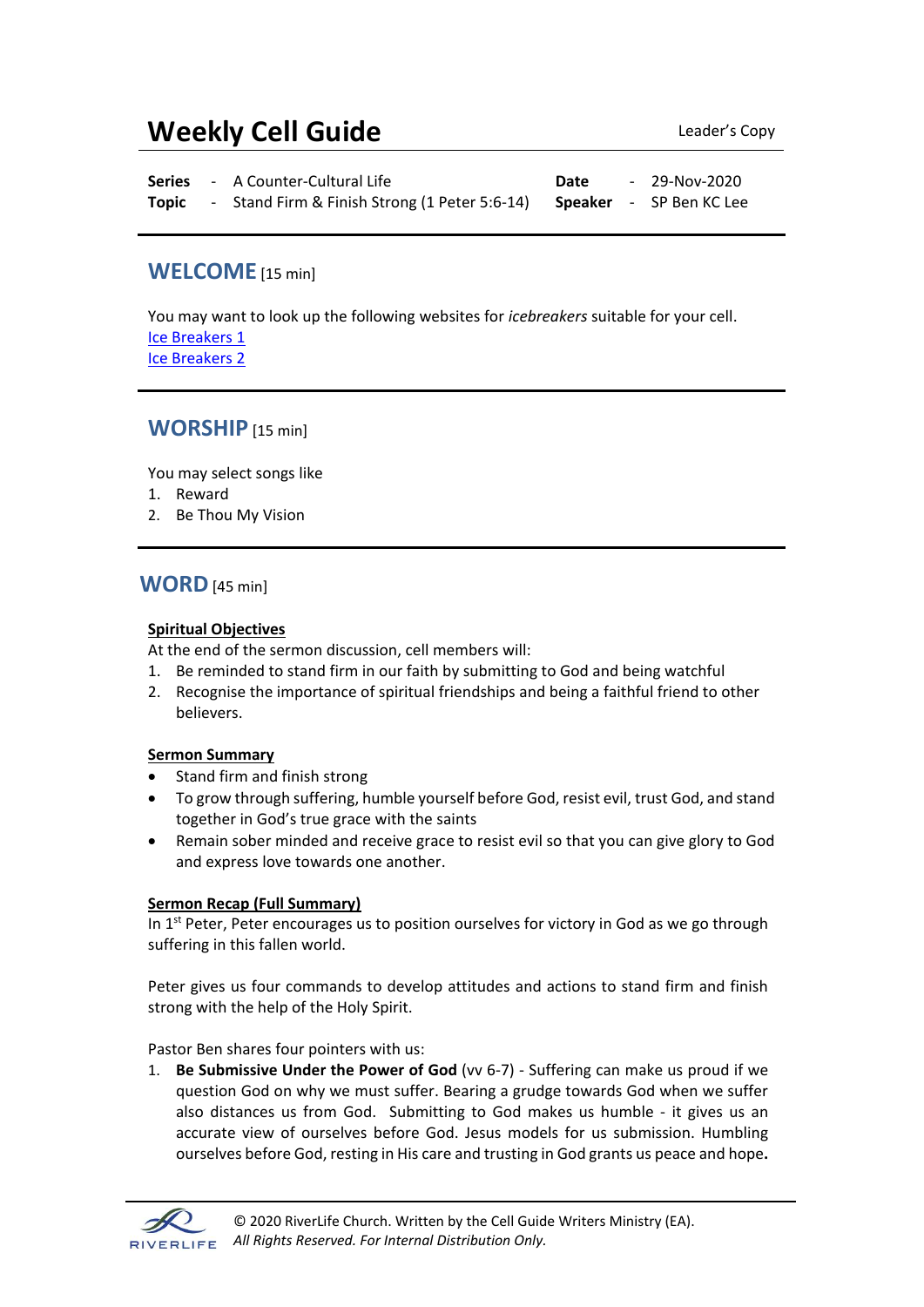#### Applications

*Application 1:* Realise that God is in control (v 6). Submission to God is an act of faith, it leads us to depend on God, which leads to salvation.

*Application 2*: Realise that God cares for us and that our burdens are anxieties that causes us to lose sight of God and focus to on our fears.

2. **Be On Guard Over Evil (vv. 8-9)** - Listening and obedience to God's Word quickens our spiritual senses to evil at work. We can resist evil with God.

We are in a spiritual battle and need to stand guard. The evil one's goal is to get us to disobey God, destroy our faith and devour us. However, Jesus has won the war against the evil one on the cross. While we are not to be preoccupied with demonic opposition, we must not underestimate the enemy. Christians have been given the boldness to proclaim the Gospel and this angers the enemy - spiritual opposition is to be expected! We need to be honest with others that we will face trouble even when we believe in Christ, however we have the victory in Him.

#### Applications

Five practical instructions to guard against evil:

- 1. Be self-controlled (and disciplined)
- 2. Be watchful and spiritually alert
- 3. Resist the evil one (James 4:7)
- 4. Stand firm in the faith We are to be watchful when doubt replaces hope
- 5. Be willing to suffer.
- 3. **Believe God's Promise About My Final Future (vv. 10-11)** Trusting that God will make things right enables us to sustain hope when going through suffering.

Peter reminds his readers that God knows what He is doing and He is in absolute control. Peter gives three reasons for a hopeful attitude – be hopeful because 1) of God's grace. 2) the suffering will end and 3) we are going on to glory (v. 10). In this suffering, we are tempted to sin but God uses the trials to establish and strengthen us to stand firm and finish strong.

4. **Band With Other Saints in God's True Grace (vv. 12-14)** - We are to journey together with others in the faith as we cannot do it by our own strength.

Peter shows us the importance of spiritual friendships by sharing with us about other believers in the faith – He calls Silas a faithful brother, about the church in Rome who was facing persecution. In the same way, in RiverLife, we journey with other churches e.g. the Bartley Family of Churches. Peter also writes about his disciple Mark, who wrote the gospel of Mark.

Pastor Ben encouraged RiverLifers to build spiritual friendships, to aspire to be a Silas and Mark – people who joyfully give to the Kingdom of God – and be inspired by the oneness of the Father, Son and Spirit. God comforts us and we are able to comfort others in trouble (1 Corinthians 1:3-4). Pastor Ben encouraged us to be faithful friends to fellow believers, to gather together to stand firm in true grace and be righteous in an evil world.

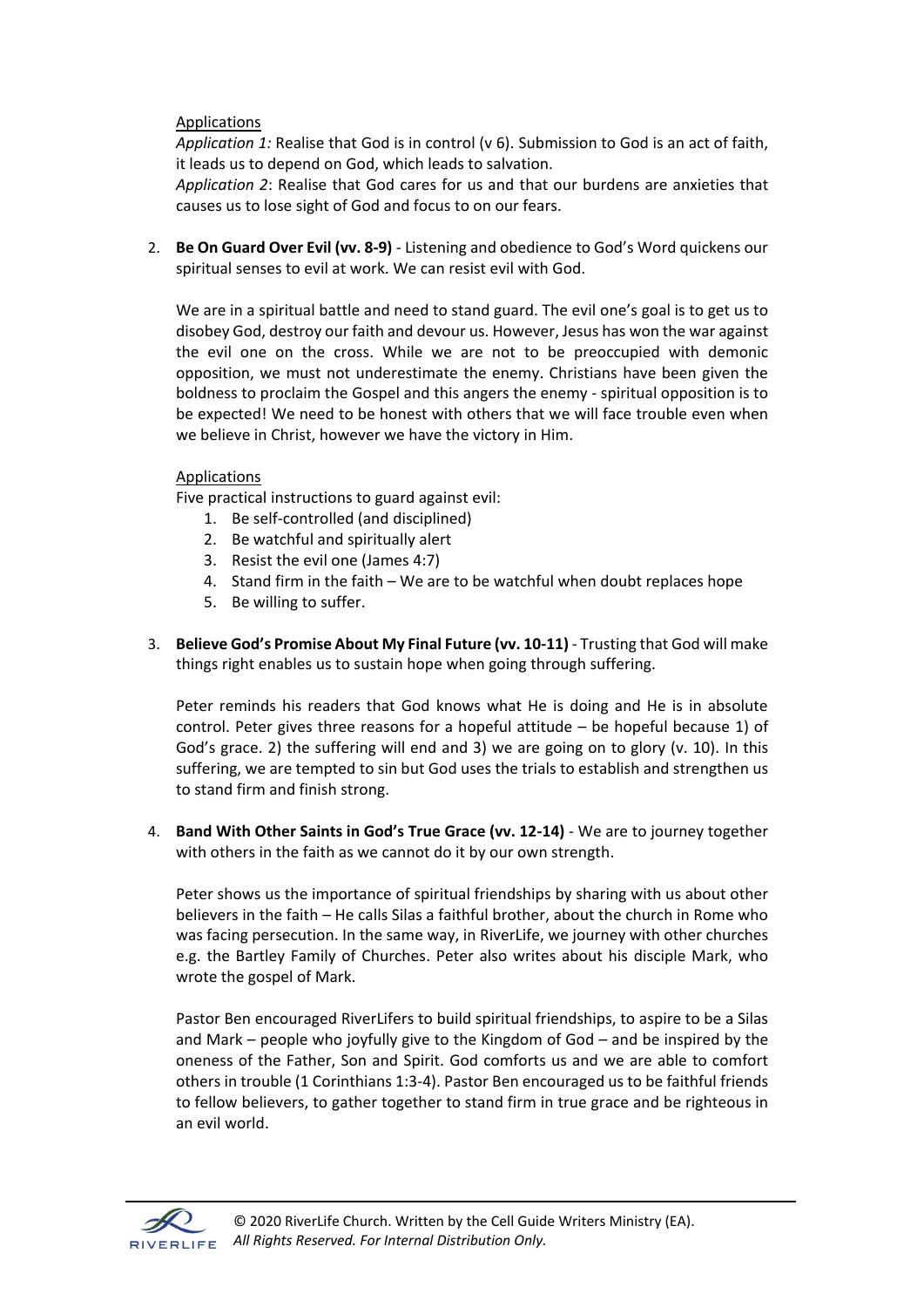#### **Discussion Questions**

**1. In your experience, how do you think the devil works in our lives? How does he "prowl around in our lives" and "devour us"? Share an occasion in your life when the devil was prowling around and manage to "devour" you.** [15 min]

#### *Leader's Notes:*

*Many Christians are oblivious to the presence of the devil prowling around us. As Christians, we must remind ourselves that he and his demonic forces are actively prowling around in our lives. The key to be victorious over him is to close off all open doors in our lives for sin to enter. When those doors are closed, the devil can only prowl but can never enter into our lives.* 

#### Transition (Wrapping Up & Moving to the Next Question)

Christians must be wary of the forces in this world that are used by the devil to corrupt and take captive believers (bondages of sin). These can come in the form of ungodly media content, corrupt talk, unholy lifestyle, etc). We must constantly be on the alert, especially when we are not in the company of fellow believers.

**2. Peter exhorted the believers to be self-controlled, sober-minded, alert and watchful in our lives. How does this look like in our lives?** [10 min]

#### *Leaders' Notes*

This is a relate and response question. Depending on the profile of the group, leaders can choose to start by asking these questions: What are the evils and temptations we face in this life? What are the obvious and subtle ones? How can we continue to stay watchful and alert? The purpose of the question is for members to discuss and identify the subtle temptations of this life, especially the grey areas. Leaders can choose to let members discuss on the identified topics, to take home and ponder if more time is needed. Leaders can wrap up by emphasizing the five practical instructions that Pastor Ben shared, and to note the importance of us knowing God's Word for ourselves and to seek God's discernment and wisdom even as we navigate and make choices in this world, and for us to prayerfully be the salt and light especially for those who have yet to know Him.

#### Transition (Wrapping Up & Moving to The Next Question)

We are encouraged to stand firm when facing opposition. We do not go through it alone – this gives us strength and courage when faced with adversities.

**3. Think of a friend who has/had been a faithful friend in the faith. Share your experience with the cell. How can you be a faithful friend to others?** [10 min]

#### Leader's Notes

*This is a reflect and response question. Leaders can get members to reflect on how different individuals have been a spiritual friend to them – it could have been through a small gesture, or prayer or in other forms. They can share how this encouraged and inspired them in the faith. Members can also think about how they can be a spiritual friend to others. Leaders can also ask members to ponder about how they can be a spiritual friend as they grow through the different life stages, and how it would be similar or different.*

Closing